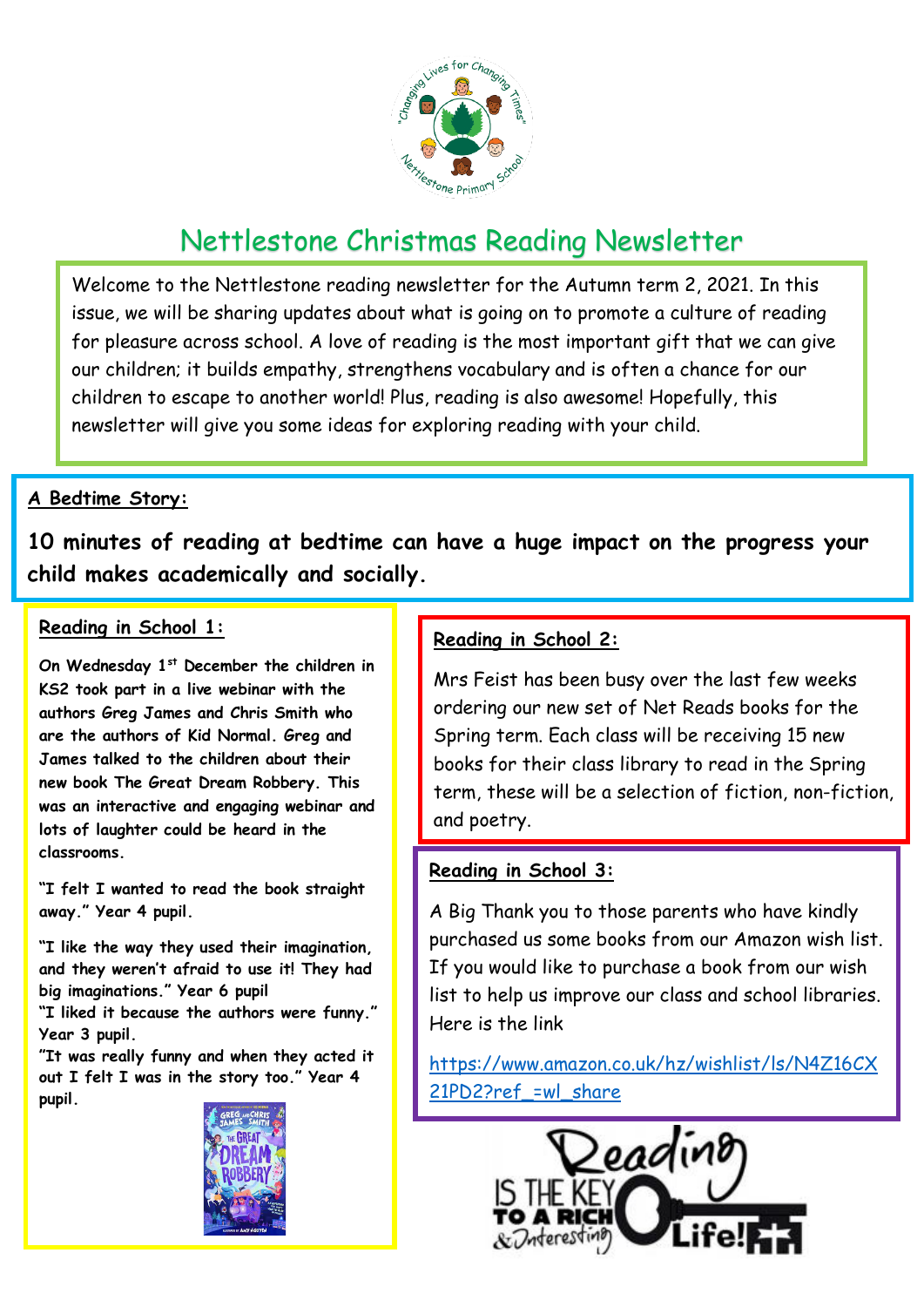## **EYFS & KS1 Author Focus:Paul Linnet and Sue Hendra**

Paul Linnet and Sue Hendra are the fantastic authors of a range of fun children's books. The Supertato series, I Spy Island and No Bot are just a few of their amazing children's books that engage children and have them giggling.



# **KS2 Author Focus: Greg James and Chris Smith**

Greg James and Chris Smith are the authors of some fantastic children's books including Kid Normal and their new book The Great dream Robbery.